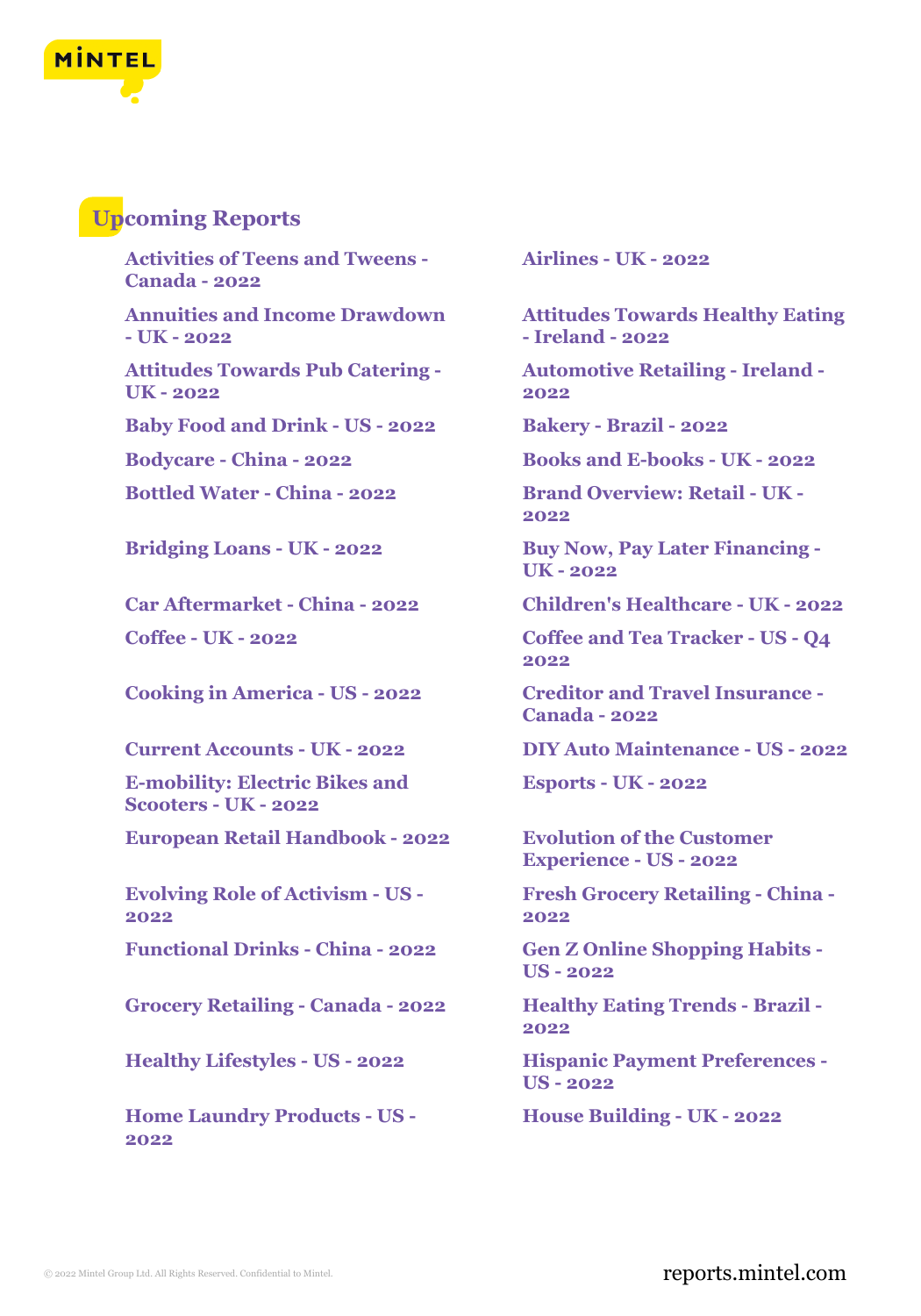

**Household Surface Cleaners - US - 2022**

**Infant Milk Formula - China - 2022**

**Laundry Detergents, Fabric Conditioners and Fabric Care - UK - 2022**

**Marketing to Asian Americans - US - 2022**

**Marketing to Moms - US - 2022 Mechanical and Electrical**

**Men's Grooming Routines - China - 2022**

**Men's Personal Care - US - 2022 Mobile Gaming - UK - 2022**

**Natural and Organic Food Shopper - US - 2022**

**October UK Retail Briefing - 2022 Online Retailing: Delivery,**

**Perceptions of Beauty Across Generations - Canada - 2022**

**RTD Alcohol Beverages - Canada - 2022**

**Speakers, Audio Systems & Devices - US - 2022**

**Still, Sparkling and Fortified Wine - UK - 2022**

**Subscription Services - US - 2022 Sugars and Alternative**

**Ice Cream - UK - 2022**

**Innovations in Insurance - US - 2022**

**Living and Dining Room Furniture - UK - 2022**

**Marketing to Men - China - 2022**

**Engineering - UK - 2022**

**Men's Health - UK - 2022**

**October European Retail Briefing - 2022**

**Collection and Returns - UK - 2022**

**Panificação - Brasil - 2022 Payment Methods - Ireland - 2022**

**Personal Loans - US - 2022**

**Pizza - US - 2022 Pizza Restaurants - US - 2022**

**Renewable Energy - UK - 2022 Restaurant Breakfast and Brunch Trends - US - 2022**

**Serviced Offices - UK - 2022**

**Short-haul Holidays - UK - 2022 Social Media: News - UK - 2022**

**Sports Participation - UK - 2022**

**Streaming Audio - US - 2022**

**Sweeteners - US - 2022**